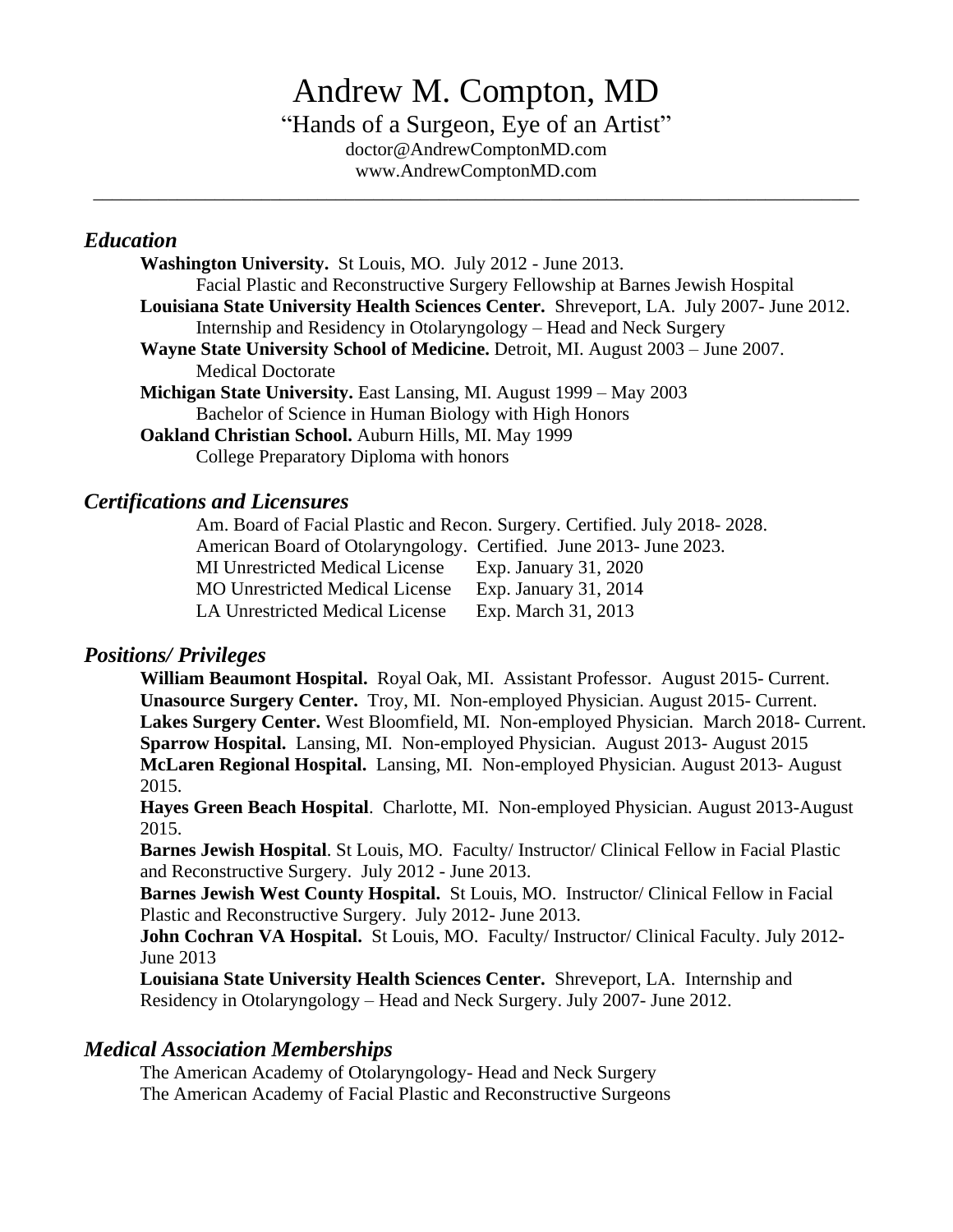Arnold P Gold Humanism in Medicine National Honor Society The American Medical Association The Michigan Otolaryngological Society The Michigan State Medical Society The Oakland County Medical Society

# *Honors and Awards*

- LSU-HSC Resident Research Symposium 2011 Basic Science 1st Prize.
- AAO-HNS Leadership grant 2010, 2011.
- Class rank in the top quartile for Medical School Years I and II (n/a for III/IV).
- Inaugural member of the Arnold P. Gold Humanism in Medicine National Honor Society. Wayne State University Chapter. Inducted 2006.
- Inaugural member of "HuMed: Humanistic Medicine Group" at Wayne State University School of Medicine. Assisted with development and implementation in 2005.
- Dean's List, Michigan State University. (All semesters)
- Michigan State University: Graduated with High Honors GPA 3.8
- Alpha Epsilon Delta National Pre-Professional Honor Society at Michigan State University, inducted in 2001.
- National Honor Society member

# *Peer Reviewed Publications*

- Linkov G, Council LM, **Compton A**, Branham G. Recognition and Treatment of Skin Lesions. Cummings Otolaryngology, 7th ed. Chapter 17.
- **Compton A**, Council LM, Branham G. Recognition and Treatment of Skin Lesions. Cummings Otolaryngology, 6th ed. Chapter 20, 286-297. e2
- Lian T, **Compton A**, Bowen R. Establishment of a cutaneous flap animal model to study platelet and leukocyte dynamics following ischemia reperfusion injury. Archives of Facial Plastic Surgery. 2012 Sep 24:1-4.
- Little S**, Compton A**, Stucker, FJ. Nuances for the Management of Rhinophyma. Nuances of the Nasal Tip. Facial Plastic Surgery. 2012; 28(2):231-7.
- **Compton A,** Moore-Medlin T, Ferdinandez, L, Clark C, Caldito G, Wang I, Thomas J, Abreo F, Nathan C. Human Papillomavirus in Metastatic Lymph Nodes from Unknown Primary Head and Neck Squamous Cell Carcinoma. Otolaryngology – Head and Neck Surgery. 2011; 145(1):51-7.
- **Compton A**, Hoa M, Al-Abadi M, Krous J. Pathology Quiz Case Atypical Thyroid Nodules. Arch Otolaryngol Head Neck Surg. 2007; 133(7):728-9.
- **Compton, A**. Japanese Health Care: Different Twist, Similar Problems. Detroit Medical News. Wayne County Medical Society of Southeast Michigan. Volume XCIV, Number 26. September 20, 2004

## *Article Publications*

- **Compton A,** Forman S. Rhinoplasty: Both Art and Science. June 3, 2019.
- **Compton A,** Forman S. Clarifix, Fixing your Chronic Runny Nose; An in-office solution to a difficult problem. May 13, 2019.
- **Compton A,** Forman S. Vivaer. March 4, 2019.
- **Compton A**, Forman S. Chin implant. July 1, 2019.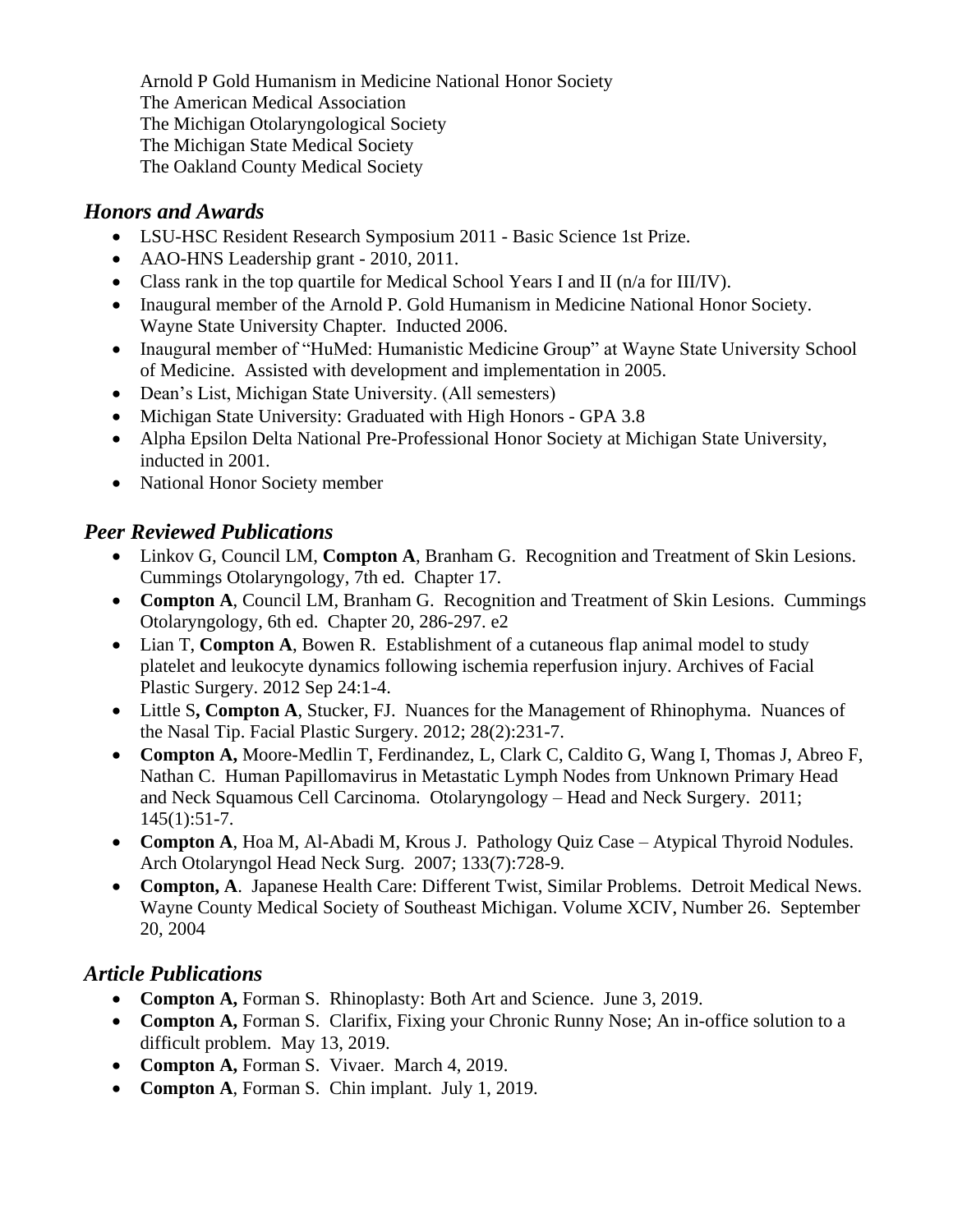• **Compton A,** Forman S. In-Office Balloon Dilation- A Minimally Invasive Solution to Your Sinus Problems. April 1, 2019 and August 5, 2019.

## *Video and Social Media*

- Created, maintain and update [www.AndrewComptonMD.com](http://www.andrewcomptonmd.com/)
- Youtube.com; Create new videos on DrBoogerPicker and AndrewComptonMD channels.
- Active on Facebook, Twitter and Instagram

# *Invited Presentations*

- Nasal Obstruction after Septoplasty. Michigan Otolaryngologic Society Summer Meeting '18. Thompsonville, Michigan. 7/27/18.
- Nasal Obstruction and OSA review. Rochester Dental Meeting at Rochester Advanced Dentistry. 5/17/18.
- Infant Ear Deformities. William Beaumont Hospital Pediatric Grand Rounds. 4/18/17.
- Nasal Obstruction. McLaren Hospital Lansing, Patient Education Series. 3/15.
- Sinusitis and you. McLaren Hospital Lansing, Patient Education Series. 4/17/14.
- Establishment of a Cutaneous Flap Animal Model to Study Platelet and Leukocyte Dynamics following Ischemia Reperfusion Injury. AAFPRS Annual Meeting. San Francisco, CA. September 2011.
- Human Papillomavirus in Metastatic Lymph Nodes from Unknown Primary Head and Neck Squamous Cell Carcinoma. American Academy of Otolaryngology Annual Meeting. Boston, MA. September 2010.

## *Intramural Presentations*

- Stapedectomy in the Hands of the Residents. LSUHSC-Shreveport Annual Resident Research Symposium. Shreveport, LA. June 2012.
- Early Phase Ischemia-Reperfusion Injury Demonstrated in a Murine Pedicled Fasciocutaneous Flap Using Intra-vital Microscopy. LSUHSC-Shreveport Annual Resident Research Symposium. Shreveport, LA. June 2011.
- Evaluation of the Chromavision Automated Cellular Imaging System (ACIS) for  $p16^{INK4A}$  for HPV detection in Tonsillar SCCa. LSUHSC-Shreveport Annual Resident Research Symposium. Shreveport, LA. June 2010.
- HPV in Cervical Lymph Nodes from Unknown Primary Head and Neck SCCa. LSUHSC-Shreveport Annual Resident Research Symposium. Shreveport, LA. June 2009.
- "American Medical Association: So What's in it for Me?" Andrew Compton, Liam Howley. Presentation to Year I medical students about the benefits of joining the AMA. Detroit, MI. August 2004.

## *Research experience*

- Ischemia Reperfusion Injury in a Fasciocutaneous Axial Flap in a Mouse Model viewed with Intra-vital Microscopy. Dr Timothy Lian.
- HPV related studies in Dr Nathan's Head and Neck Cancer Laboratory.
	- o HPV in Metastatic Lymph Nodes from Unknown Primaries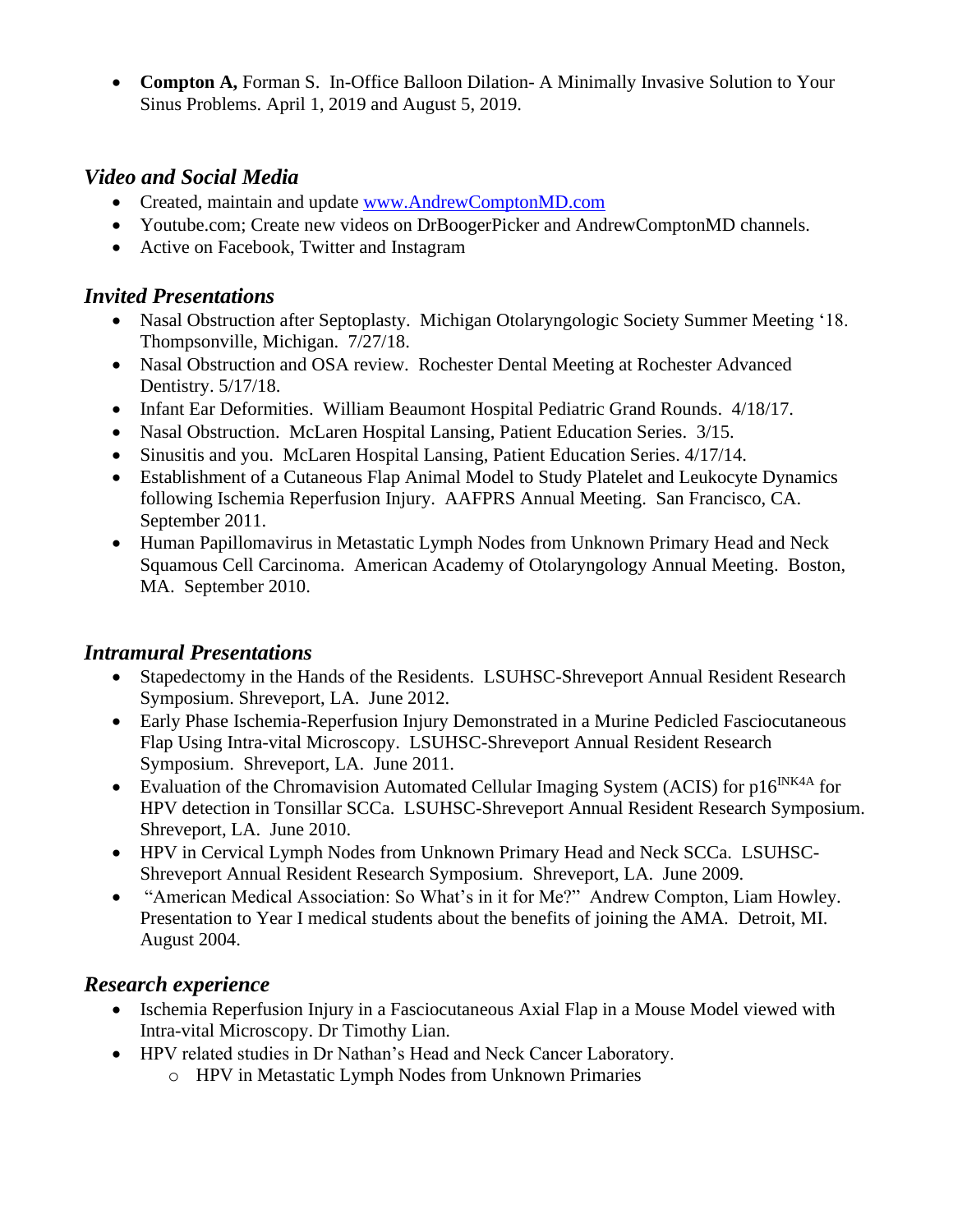- o Evaluation of the Chromavision Automated Cellular Imaging System (ACIS) for  $p16^{INK4A}$  for HPV detection in Tonsillar SCCa
- o Correlation of HPV status between Primary Tumor and Neck Metastasis in Head and Neck SCCa.
- o Obtained and maintained an IRB protocol for the above studies
- Effects of Pre-Natal Androgens on the Sexual Development and Behavior of Rats" Dr. Lynwood Clemens, MSU Programs in Neuroscience.
- Quality of Life after Gamma Knife Surgery for Acoustic Neuroma. Michael Hoa, Andrew Compton, Edwin Monsell. Detroit Medical Center - Department of Otolaryngology
- Quality of Life after Gamma Knife Surgery for Trigeminal Neuralgia. Andrew Compton, Michael Hoa, Edwin Monsell. Detroit Medical Center - Department of Otolaryngology

# *Extracurricular/ Leadership/Community Service Activities*

## *Residency:*

- Medical Records Committee
- Electronic Medical Records Implementation Committee
- Face to Face Program

## *Medical School:*

- Fabric of Society co-curricular program: Completed 75 hours of volunteer, outreach and classroom experiences during the first year of medical school.
- HuMed: Humanistic Medicine co-curricular program: Completed 75 hours of volunteer, alternative medicine and classroom experiences during second year.
- Art and Medicine Course. Extra-curricular enrichment program that "Explored the richness of the human experience as revealed by serious illness by exploring great art, including literature, painting, poetry, theatre and personal narrative." July 2004- June 2005.
- "Healthy Senior Project" pilot program. Met with assigned healthy senior citizen in the community to gain experience with healthy elderly. The goal is to offset the impression on medical students that all elderly are ill or demented. February 2005- May 2005.
- Volunteer with Matthai Physicals. Conducted free sports physicals for young children of Detroit. April 2004.
- Cass Ave Free Health Clinic. Provided health care for the uninsured and indigent population of Detroit. August 2003- December 2003.
- Cobo Hall Health Fair. Answered questions about Asthma and Allergies for attendees. April 2004.
- Participated in Make-A-Difference Day. Collected personal hygiene materials for Women's shelters across Detroit. April 2004.
- Teach Peace: Conflict Resolution Program. Teaching at risk children in Detroit, constructive, non-violent methods for resolving interpersonal conflicts. April 2005.
- Shadowed Dr. Zhang, M.D. and certified Acupuncturist. March 2005.
- Massage Therapy Classes. National Institute of Technology, Dearborn. Learned techniques, medical indications and therapeutic benefits of massage therapy. May 2005.
- Code Blue Outreach Program. One hour sessions teaching and mentoring at risk children in intercity Detroit elementary schools. September 2003 – May 2004.

#### *Undergraduate***:**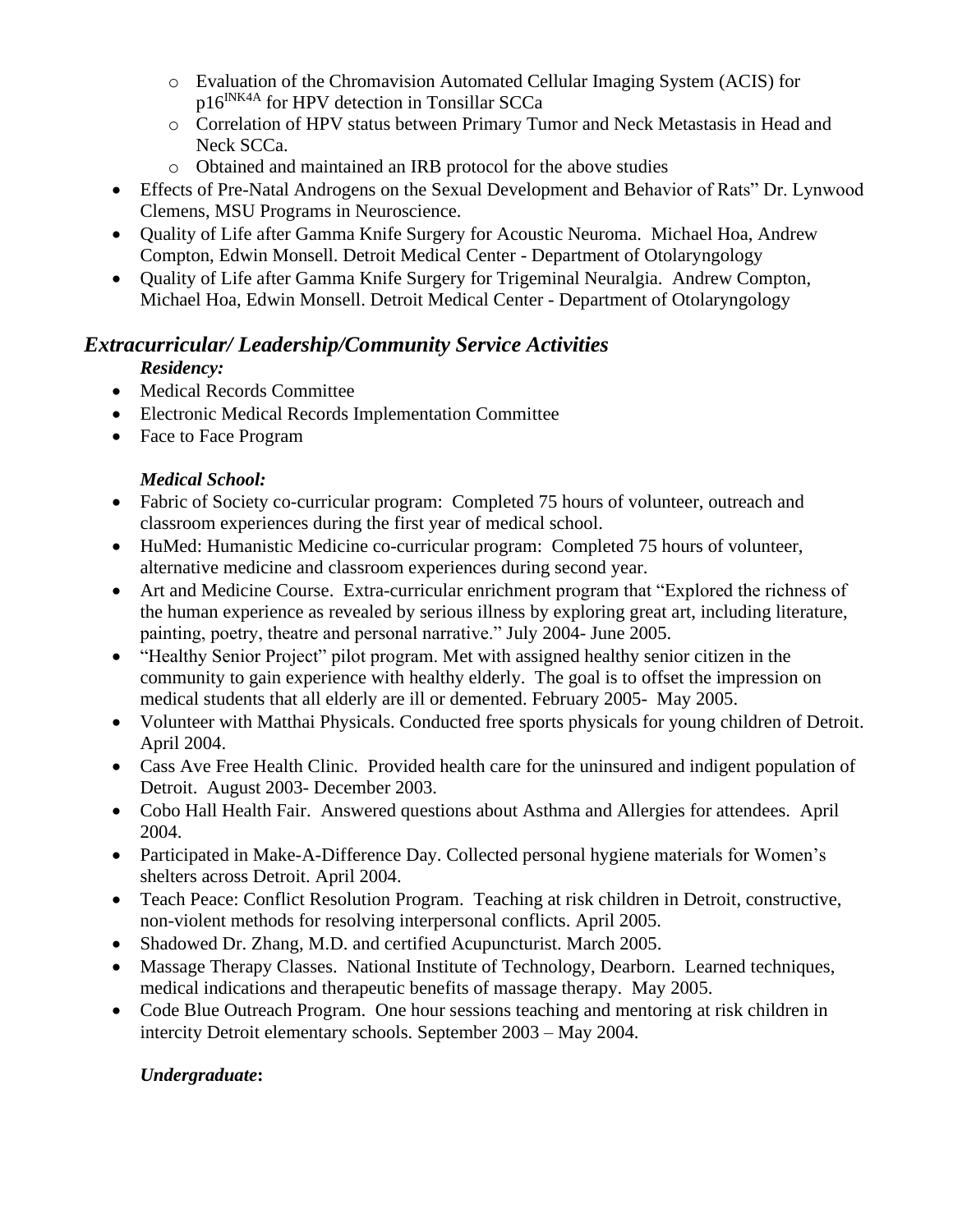- Volunteer at Ingham County Medical Hospital, Lansing, MI. Assisted with peri-operative care of patients. September 1994 – December 1994.
- Floor president at Holmes Hall, MSU. 8/2000- 5/2001.
- Residence Hall Association floor representative 8/1999-5/2000.
- Volunteer in the Holmes Hall Orientation Team for 2 years assisting freshman with move-in and adjustment to dorm life. June 2000 and June 2001.

#### *Organized Medicine:*

- American Academy of Otolaryngology Program Representative for LSU- Shreveport.
- Vice President of the American Medical Association, Wayne State University Chapter. April 2004 – April 2005.
- AMA Wayne State Recruitment Drive Committee Chairman. 2004.
- Planning and Organization of AMA Medical Student Section Regional Conference Detroit. February 2005.
- Delegate to the Michigan State Medical Society House of Delegates. April 2004 and April 2005.
- Alternate Delegate to the American Medical Association: Medical Student Section: National House of Delegates. June 2004 and December 2004.
- Member of the American Medical Association August 2003–2008.
- Member of the American Medical Student Association August 2003–2008.

#### *Conferences Attended:*

- Radio-Frequency Assisted Liposuction Course. Bentonville, AR. November 7-8, 2020.
- Level UP Aesthetic Tour– Indianapolis Conference. Indianapolis, IN. September 25- 27, 2020.
- 2020 AAFPRS Annual Meeting. Virtual. September 10-12, 2020.
- Michigan Otolaryngological Society Meeting '18. Thompsonville, MI. July 27-29, 2018.
- Detroit Facial Plastic and Reconstructive Meeting. Detroit, MI. 4/10/18.
- Facial Rejuvenation: Master the Techniques. Chicago, IL. April 12-15, 2018.
- Advances in Rhinoplasty Techniques, Technology and Outcomes. American Academy of Facial Plastic and Reconstructive Surgery. Chicago, IL. May 4-7, 2017.
- Facial Rejuvenation: Master the Techniques. Beverly Hills, CA. March 16-19, 2016.
- Third Annual Atlantic Otolaryngology- Head and Neck Surgery Update. San Juan, Puerto Rico. Feb. 13-15, 2016.
- Advances in Rhinoplasty. American Academy of Facial Plastic and Reconstructive Surgery. Chicago, IL. May 14-17, 2015.
- Cosmetic Surgery Annual Conference 2013. The Multi-Specialty Foundation. Las Vegas, NV. June 26-30, 2013.
- Advances in Rhinoplasty. American Academy of Facial Plastic and Reconstructive Surgery. Chicago, IL. May 5-8, 2013.
- Master Techniques in Peri-Orbital Aesthetic Surgery. St Louis University. St Louis, MO. February 8-10, 2013.
- Cosmetic Blepharoplasty and Fundamentals of Facelift. St Louis University. St Louis, MO. July 20-22, 2012.
- Advances in Craniomaxillofacial Surgery: Mastery of Treatment Planning and Fixation Techniques. Chicago, IL. August 17-18, 2012.
- AAO-HNSF Annual Conference 2011. San Fransisco, CA. September 2011.
- AAFPRS Annual Conference 2011. San Fransisco, CA. September 2011.
- Owens Temporal Bone Dissection Course: Dallas Foundation of Otology. August 2010.